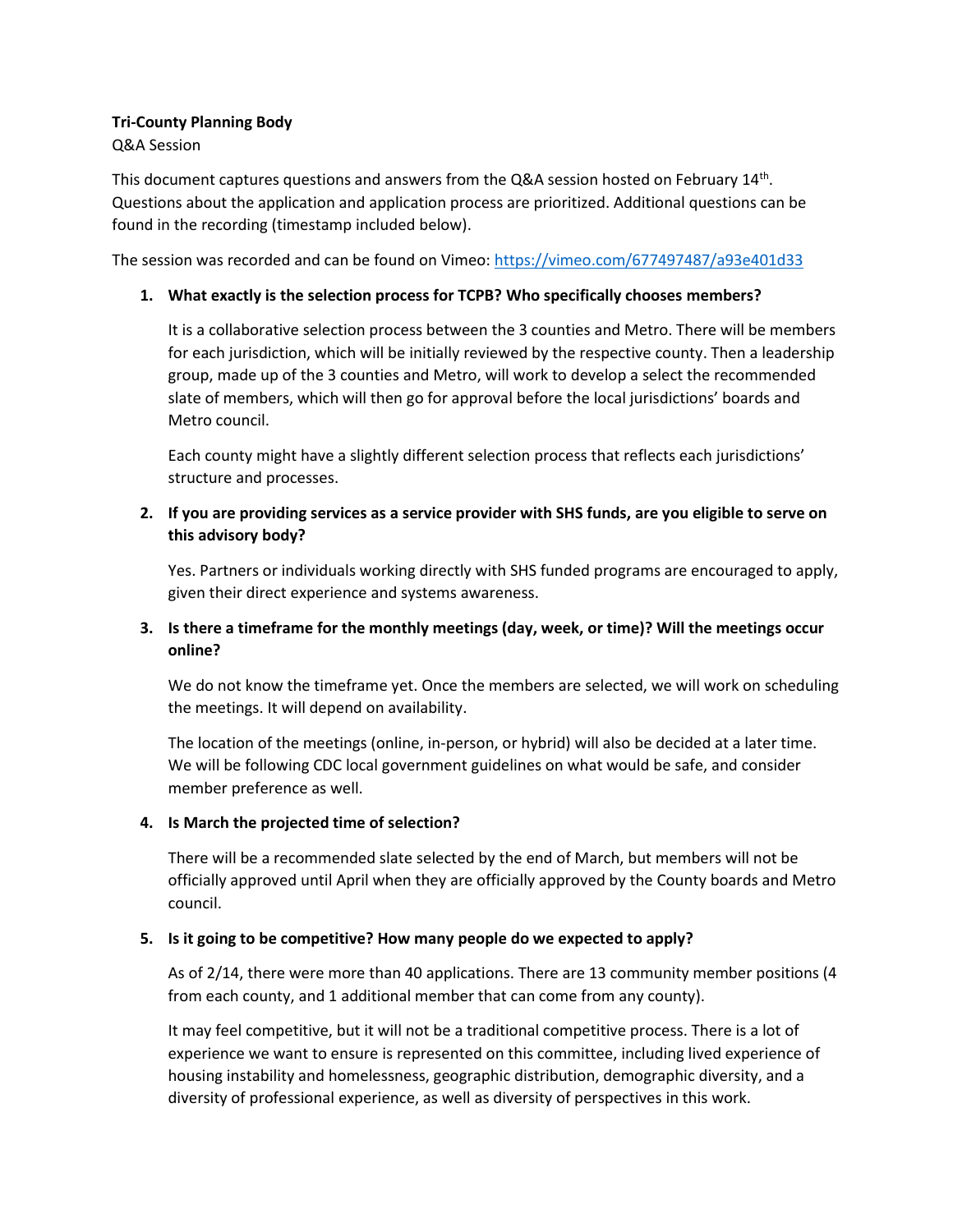#### **6. Will there be training with this position (to learn more about government programs, etc.)?**

It is not a requirement to have that experience to become a member of the Tri-County Planning Body.

We have not discussed training as part of the delivery or onboarding of members, but it is something we can incorporate.

#### **7. Is there a metric table to score these applications? Is it public? Is lived experience valued?**

There is not a scoring rubric yet, but it will consider diversity of representation on the body as a key priority, rather than a competitive scoring process.

There is a strong priority for those with lived experience of homelessness and housing instability, as well as a strong preference for those who represent communities of color. These priorities will inform both the local review, and the collaborative review with Metro and the 3 counties.

#### **8. Are you actively soliciting participation in the houseless communities?**

Metro is working through partners to get the word out.

We are trying to spread the word far and far to get applicants who have experience with houselessness and who have experienced housing instability. If you are an attendee or applicant and are able to connect with individuals who you think would be a fit for the body, please share the opportunity. We welcome any help.

### **9. Have you submitted information to Street Roots, Portland Street Medicine, Do Good, etc in order to get this very important planning body info to the community effected?**

Yes. See above for more information about recruitment.

### **10. Are you offering a stipend or help with childcare and transportation?**

Yes. There is a form that members fill out to request stipends. You can read more about what the stipend covers in the application packet on page 6: [https://www.oregonmetro.gov/sites/default/files/2022/01/04/supportive-housing-services-tri](https://www.oregonmetro.gov/sites/default/files/2022/01/04/supportive-housing-services-tri-county-planning-body-application-description-20220104.pdf)[county-planning-body-application-description-20220104.pdf](https://www.oregonmetro.gov/sites/default/files/2022/01/04/supportive-housing-services-tri-county-planning-body-application-description-20220104.pdf)

#### **11. Are the meeting going to be open to the public or not?**

Yes, the Tri-County Planning Body meetings will be public meetings.

### **12. Will this body include public volunteers and staff from each county?**

Staff will not be members of the Tri-County Planning Body, but Metro's Supportive Housing Services team will administratively support the body.

Public volunteers are encouraged to apply. There are no specific volunteer positions on the committee.

#### **13. How hands on can each individual member be?**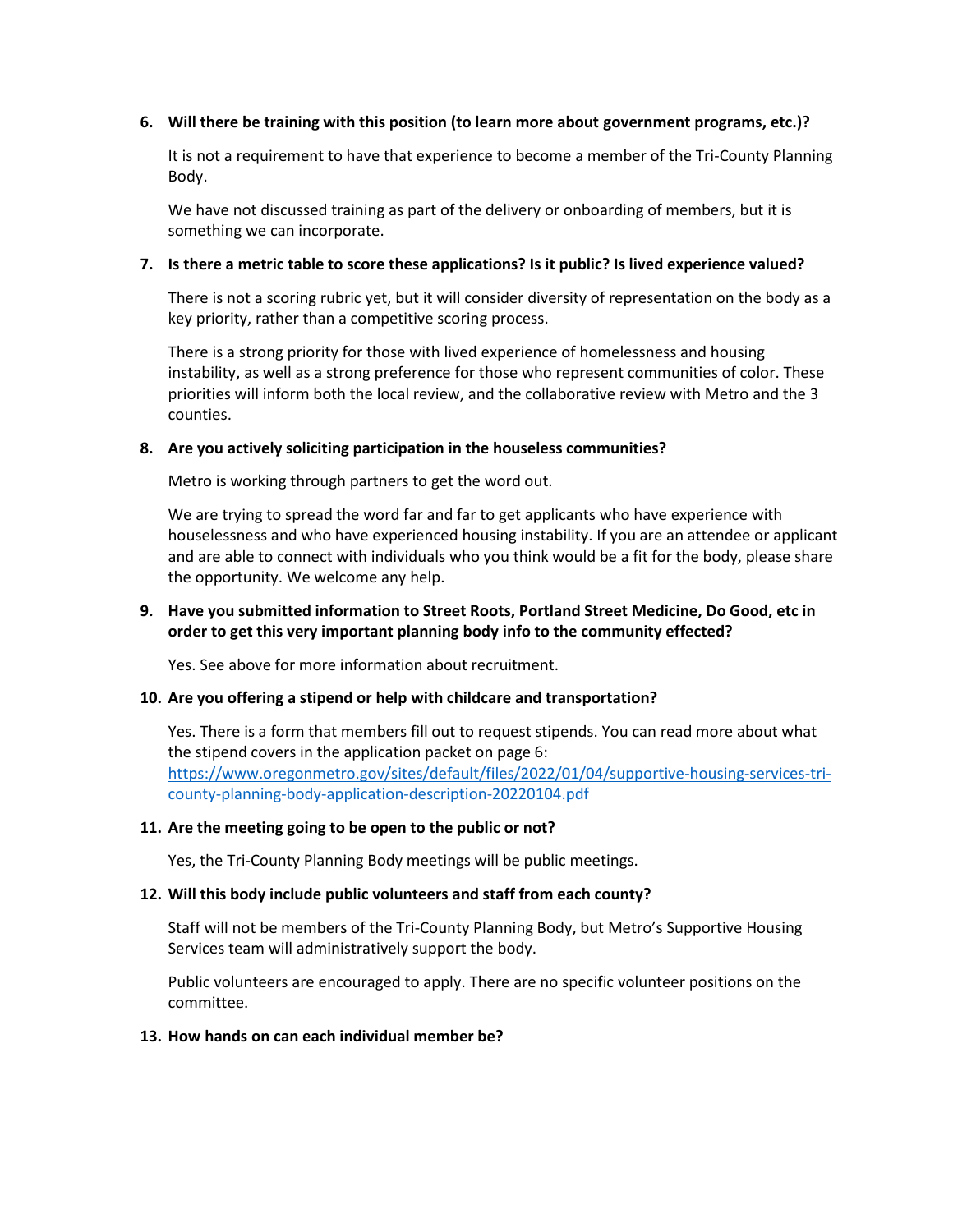There are a lot of opportunities with this body to be hands-on with developing the goals regional goals and strategies. As the group will meet monthly, there will be additional opportunities to engage with colleagues and prep.

### **14. Is there any preliminary data on the racial and ethnic makeup of those members in our community in the tri-county area that are struggling with homeless and housing issues?**

While there is not regional-level data, each county included data in their Local Implementation Plans.

Clackamas County LIP:

[https://www.oregonmetro.gov/sites/default/files/2021/09/21/Clackamas-County-supportive](https://www.oregonmetro.gov/sites/default/files/2021/09/21/Clackamas-County-supportive-housing-services-local-implementation-plan-20210510.pdf)[housing-services-local-implementation-plan-20210510.pdf](https://www.oregonmetro.gov/sites/default/files/2021/09/21/Clackamas-County-supportive-housing-services-local-implementation-plan-20210510.pdf)

### Multnomah County LIP:

[https://www.oregonmetro.gov/sites/default/files/2021/09/21/Multnomah-County-supportive](https://www.oregonmetro.gov/sites/default/files/2021/09/21/Multnomah-County-supportive-housing-services-local-implementation-plan-20210601.pdf)[housing-services-local-implementation-plan-20210601.pdf](https://www.oregonmetro.gov/sites/default/files/2021/09/21/Multnomah-County-supportive-housing-services-local-implementation-plan-20210601.pdf)

Washington County LIP:

[https://www.oregonmetro.gov/sites/default/files/2021/09/21/Washington-County-supportive](https://www.oregonmetro.gov/sites/default/files/2021/09/21/Washington-County-supportive-housing-services-local-implementation-plan-20210406.pdf)[housing-services-local-implementation-plan-20210406.pdf](https://www.oregonmetro.gov/sites/default/files/2021/09/21/Washington-County-supportive-housing-services-local-implementation-plan-20210406.pdf)

### **15. What does "diverse governance structure" mean for the body?**

See recording (15:22).

### **16. Will the Tri-County Planning Body be deciding on applications for the tri-county RFPQ process?**

See recording (19:11).

**17. What about representation with Metro and cities? Is any consideration given to folks who sit on other similar metro or county positions?**

See recording (24:00).

### **18. Will this committee be engaging with community leaders?**

See recording (29:01).

**19. Each county has set goals, has received funds and are spending those funds against those goals. How will Tri County Board develop goals considering the counties are moving forward? What if there's a significant difference between what counties set as goals and what the Tri County board believes best?**

Se recording (39:34).

**20. Do you see this more as a group that will oversee the Metro's share of the SHS funding for the regional initiatives or more as a group that will help us to find our shared approach to how we see the crisis of homelessness ending as we implement ALL of the funding we are putting toward it?**

See recording (41:26).